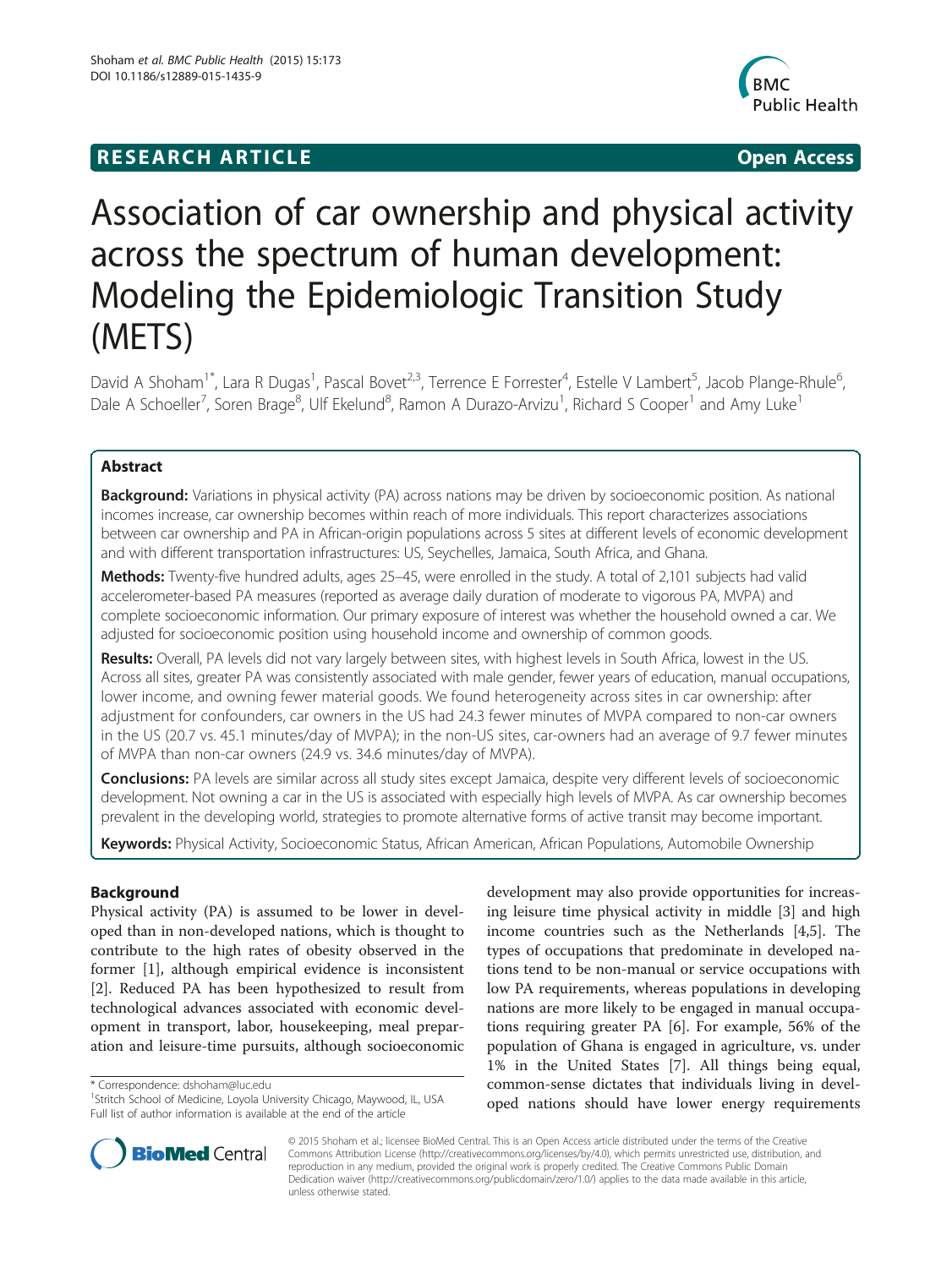than those living in non-developed nations; however, this claim has not been substantiated by prior research [[8\]](#page-8-0).

Alternatively, several compensatory mechanisms may increase PA in developed nations. Labor-saving tools may increase productivity without reducing PA [[9\]](#page-8-0), while greater leisure time may increase opportunities for PA in the form of exercise [\[10](#page-8-0)]. PA may also be reduced in developing nations, if workers engaged in agriculture, construction, and other manual occupations do not engage in leisure-time physical activity, spend less time in active commuting (walking, bicycling) to and from work, or otherwise reduce workload due to high ambient air temperature. While the opposite could also be true (e.g., people actively commute longer distances in the developing world due to poor transportation infrastructure), there is very little global research on physical activity. This is especially true for car ownership, which has been primarily researched in high-income contexts, but apart from a handful of studies, rarely in the developing world [\[11,12\]](#page-8-0).

We report here socioeconomic findings for the 5 international African-origin cohorts that have been recruited for the Modeling the Epidemiologic Transition Study (METS) [\[13](#page-8-0)]. Our aim was to quantify levels of moderate to vigorous physical activity (MVPA) associated with car ownership, adjusting for socioeconomic position (SEP) using measures of income and wealth (estimated by ownership of common household items). Our focus on MVPA was motivated by its importance in preventing common chronic diseases such as cardiovascular disease and type 2 diabetes mellitus [\[14](#page-8-0)].

## Methods

## Sampling design and participant recruitment

Twenty-five hundred adults, ages 25–45, were enrolled in METS between January 2010 and December 2011, as described in detail elsewhere [[13\]](#page-8-0). In brief; five hundred participants, 46% male, were recruited in each of five study sites: rural Ghana, a peri-urban South Africa township, mixed urban/rural Seychelles (island of Mahé), urban Jamaica and suburban Chicago. As described in our protocol paper [\[13](#page-8-0)], the five sites had the following characteristics:

- Ghana: The in-country study sites include the town of Nkwantakese in the Afigya-Kwabre District of the Ashanti Region of Ghana and its surrounding villages. The town is situated to the southwest of Agona Ashanti the District Capital, and is about 20 km from Kumasi with a population of approximately 17,000.
- South Africa: Khayelitsha is the 3rd largest township in South Africa and is adjacent to the city of Cape Town. The population is about 500,000 with 80 percent of the residents living in temporary housing and 40 percent unemployed.
- Jamaica: The study site in Jamaica is in Kingston, the capital and largest city with a population of 651,880.
- Seychelles: In Seychelles, individuals have been recruited from the main island of the archipelago, Mahé, which includes approximately 75,000 inhabitants for a surface of 155 km2. Mahé can be qualified as semi-urban and its economy is mainly driven by tourism, industrial fishing and services. Seychelles is located approximately 1,600 km east of Kenya in the Indian Ocean, and approximately 2,000 km north of the island of Mauritius, and has a total population of about 87,000.
- USA (Maywood): Maywood is an African-American working class community adjacent to the western border of Chicago, Illinois, with a population of approximately 24,903 people.

All participants were of predominantly African descent. Exclusion criteria included infectious diseases, pregnancy or lactation, and, conditions severely preventing normal physical activities, e.g. lower extremity disability. The study sites were selected to represent a broad range of social and economic development as defined by purchasing power parity adjusted gross national income (PPP-GNI) and the UN Human Development Index (HDI) in 2010. The PPP-GNI per capita is the sum of value added from resident producers, taxes, and primary income from abroad, divided by the midyear population of the country, and adjusted for purchasing power parity; the GNI per capita was \$3340 in Ghana, \$8170in Jamaica, \$11640 in South Africa, \$21340 in Seychelles, and \$50861 in the US [\[15](#page-8-0)]. The HDI takes into account not only GNI, but also life expectancy and education level; Ghana is classified as a lower-middle HDI country (HDI = 0.540), South Africa as middle (0.621), Jamaica (0.727) and the Seychelles (0.799) as high, and the US as very high (0.934) [\[16\]](#page-8-0). Participants are meant to be characteristic of broad differences in socioeconomic development and broad life style patterns, rather than probability samples representing the whole population; for example, 91% of all African-Americans live in urban areas [[17](#page-8-0)], 87% of Seychelles residents on the island of Mahé [[18](#page-8-0)], 54% of Jamaicans live in urban areas [[19\]](#page-8-0), 55% of black South Africans live in townships [[20\]](#page-8-0), and nearly half (48%) of Ghanaians live in rural areas [[21](#page-8-0)].

## Ethics approval

The METS protocol was approved by the Institutional Review Board of Loyola University Chicago, IL, USA; the Health Sciences Institutional Review Board of the University of Wisconsin, Madison, WI, USA; the Research Ethics Committee of the University of Cape Town, South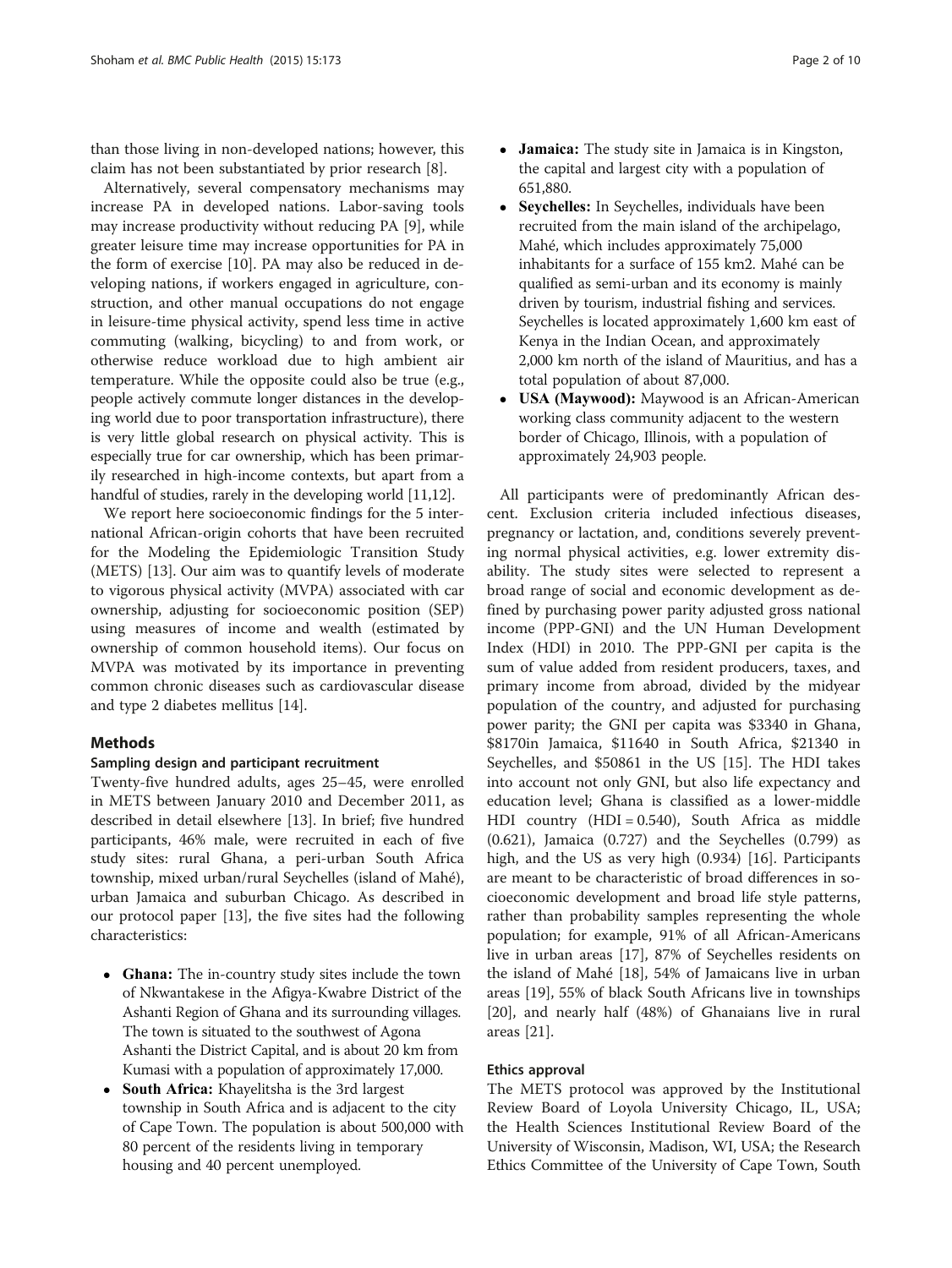Africa; the Committee on Human Research Publication and Ethics of Kwame Nkrumah University of Science and Technology, Kumasi, Ghana; the Board for Ethics and Clinical Research of the University of Lausanne, Switzerland (the primary institution for the Seychelles site's director) and the Research and Ethics Committee of Ministry of Health of Seychelles.; and the Ethics Committee of the University of the West Indies, Kingston, Jamaica. We obtained written informed consent from all study participants.

#### Measurements

#### Anthropometrics and body composition

Weight (kg) and height (m) were measured to the nearest 0.1 kg and 0.1 cm respectively, on all participants in light clothing and no shoes.

#### Physical activity - accelerometer

PA was assessed using the Actical accelerometer (Phillips Respironics, Bend, OR, USA). The monitor was worn at the waist, just behind the right hip. Each participant was asked to wear the monitor at all times over 8 days (6 complete and 2 partial), including during sleep for all sites except Seychelles, where monitors were only worn during waking time; the only time the monitor should be removed was while bathing, showering, or swimming.

Accelerometry data were processed to first infer nonwear time from segments of continuous zero activity counts lasting 90 minutes or longer. Days containing 10+ hours of wear time were considered valid days and we included participants with four or more usable days. MVPA was defined using a published cut-point (1535+ counts per minute) [\[22,23](#page-8-0)]. We summed up all one-minute bouts of MVPA.

## Education, wealth, class, income and occupation *auestionnaire*

Participants completed a 54-question survey which covered general household characteristics, participant and partner's occupation, parental education and household assets and amenities as detailed below.

Education Level The number of years of education was reported by each respondent. Given that education levels have mostly local meaning within particular labor markets (sites), we created site-specific tertiles of education. We also used years of education as a continuous measure to allow comparisons across sites.

Individual Occupation The occupation questionnaire was derived from the U.K. National Statistics Socioeconomic Classification, 2000 edition [[24](#page-8-0)]. We used the questionnaire to code for occupation and industry, then created an indicator variable for manual vs. non-manual class. Occupations coded as non-manual class included: senior, middle, and junior managers; traditional professional (e.g., scientist, physician, lawyer) and modern professional (e.g., teacher, social worker) occupations; and clerical and intermediate occupations (secretary, call center agent). Occupations coded as manual class were split into skilled manual (technical and craft, e.g., auto mechanic) and unskilled manual (semi-routine, e.g., postal worker; routine, e.g., laborer, driver, waiter; service; and farming, agriculture, and fishing occupations). Long-term unemployed (i.e., those not working in the past year) were coded as a separate occupation category.

Household Income Total monthly household income was reported in local currencies. Differences in currency values for the equivalent basket of goods across sites were transformed to US equivalent purchasing power parity (PPP) based on the 2010 data for the Penn World Table [\[25](#page-8-0)]. PPP adjusted values for each site were: US dollar (reference: 1.00 to the US dollar); South African rand (6.07); Ghanaian cedi (0.79); Jamaican dollar (42.80); and Seychelles rupee (3.68). All household income levels are reported in PPP-adjusted US dollars and were divided by the number of household members. Due to a large number of missing values for income  $(n = 633)$ , we imputed these based on available information on goods owned, occupation, age, gender, BMI, number of household members, number of household earners, participant's education, and parental education level. Multiple imputation regression was used, with 10 imputations and negative values recoded to zero. Imputed data were more likely to have zero income (26.8%) than the non-imputed data (2.3%), which would be consistent with non-reporting due to lack of income; we assumed households were not acquiring debt, as we had no measure of debt. Finally, we defined a relative poverty measure based on work by Ruggles [\[26](#page-8-0)], with the cutpoint defining poverty being below half of the per capita PPP-adjusted gross national income (GNI). Although median income would be the preferred basis for a relative poverty measure, it is not available across nations.

Household Wealth (Household Material Goods Score) Questions capturing household wealth were based on the Core Welfare Indicators Questionnaire from the World Bank, designed to monitor social indicators in Africa. These questionnaires have been used extensively in international research by the World Bank and United Nations to monitor demographic and socioeconomic trends in low and middle income nations, and allow for the creation of permanent income measures which reflect lifetime, rather than current, income, including future expectations of income [\[27\]](#page-8-0). Because consumption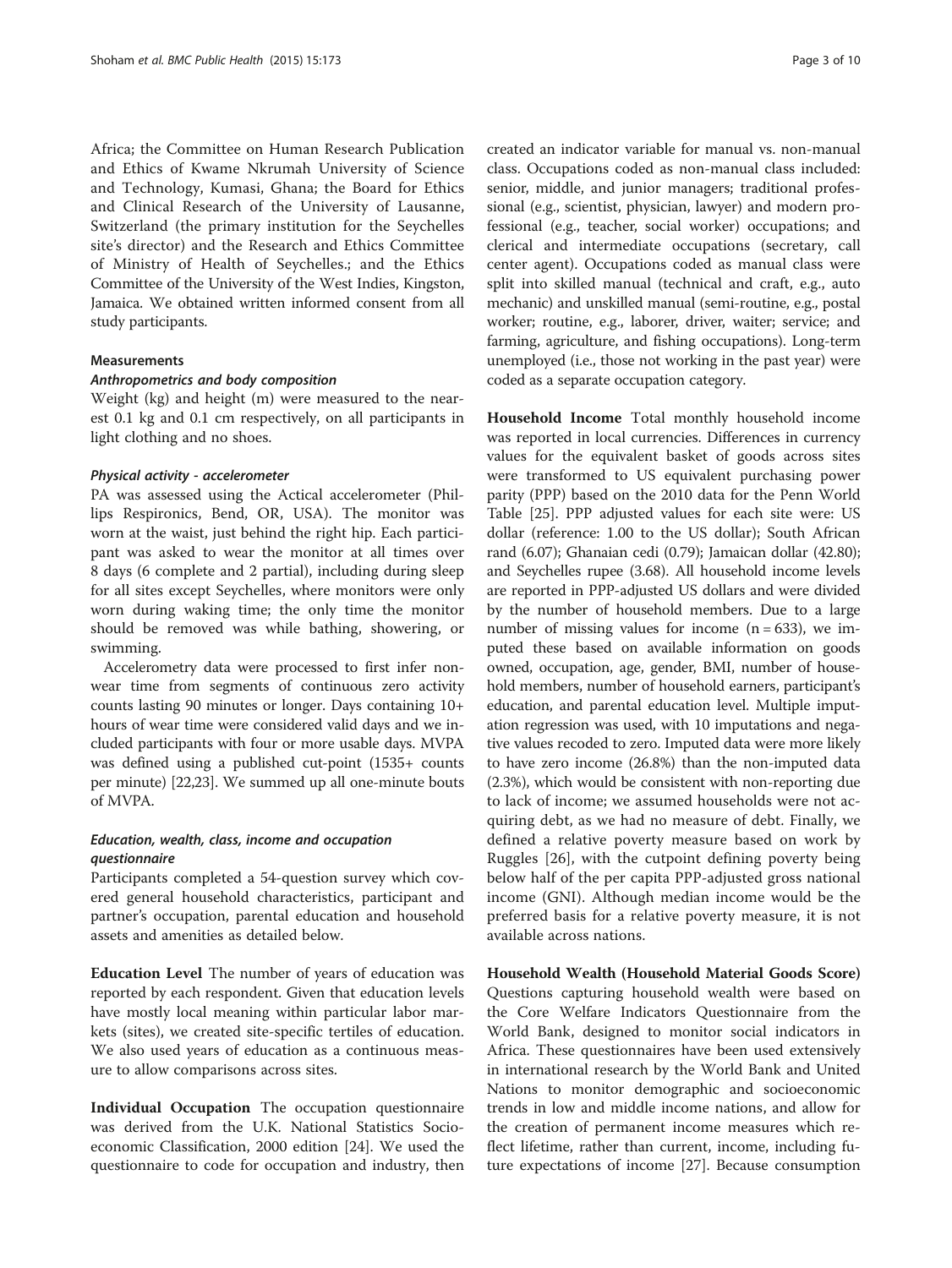<span id="page-3-0"></span>of goods is tied to past, current, and expected future income, housing characteristics and ownership of goods serves as a proxy for permanent income [\[28](#page-8-0)[,29\]](#page-9-0). The proportion of participants reporting possession or access to certain goods is shown in Table 1. Both individual items and a composite score (sum) of number of goods shown in Table [2](#page-4-0) serve as proxies for higher or lower levels of household wealth. Car ownership was considered separately from other household goods.

#### Statistical analysis

Out of 2,506 participants, we excluded 204 participants with insufficient accelerometer data. A further 201 participants were excluded due to missing socioeconomic covariates, yielding an analysis dataset of 2101 (84% of the original population). All analyses were conducted in Stata Version 12 (College Station, TX, USA). We calculated means and standard deviations for continuous measures (age, education level, social class, income, goods score, and BMI), and proportions for categorical variables (female gender, car ownership). These calculations were done by site. We also calculated mean MVPA by site for various socio-demographic characteristics. Finally, we modeled MVPA in multivariable analysis containing car ownership adjusted for site, age, gender, income, and other household

Table 1 Goods possessed by the household (% overall and by site)

|                            | Overall   | <b>USA</b> | <b>Seychelles</b> | Jamaica   | South Africa   | Ghana          |
|----------------------------|-----------|------------|-------------------|-----------|----------------|----------------|
| Electricity                | 97        | 100        | 100               | 99        | 96             | 89             |
| Cell phone                 | 96        | 99         | 98                | 99        | 93             | 91             |
| Television                 | 92        | 100        | 100               | 98        | 84             | 81             |
| Electric iron              | 90        | 99         | 100               | 94        | 90             | 68             |
| Radio or CD player         | 88        | 97         | 97                | 89        | 72             | 86             |
| Refrigerator               | 84        | 100        | 99                | 90        | 75             | 55             |
| Watch or clock             | 83        | 99         | 96                | 88        | 55             | 78             |
| Modern stove               | 81        | 99         | 98                | 97        | 83             | 28             |
| DVD or VCR                 | 80        | 98         | 95                | 82        | 65             | 62             |
| Sofa                       | 78        | 98         | 99                | 62        | 71             | 60             |
| Fan                        | 72        | 98         | 93                | 96        | 14             | 59             |
| Microwave oven             | 52        | 99         | 49                | 67        | 36             | 10             |
| Computer                   | 43        | 84         | 61                | 42        | 9              | 16             |
| Satellite Dish or Cable TV | 40        | 83         | 56                | 48        | $\overline{7}$ | $\overline{4}$ |
| Car or truck               | 36        | 86         | 37                | 34        | 12             | 12             |
| Telephone land line        | 34        | 69         | 58                | 20        | 15             | 6              |
| Bicycle                    | 30        | 68         | 16                | 38        | 10             | 16             |
| Sewing machine             | 29        | 23         | 43                | 16        | 26             | 37             |
| Air conditioner            | 23        | 93         | $\overline{7}$    | 8         | $\overline{2}$ | $\overline{2}$ |
| Mean # Goods (SD)          | 11.3(4.0) | 15.9(1.7)  | 13.0(2.1)         | 11.7(2.8) | 8.2(2.8)       | 7.7(3.2)       |
| HH owns 13+ goods (%)      | 42.4      | 95.8       | 62.1              | 42.0      | 5.4            | 5.3            |

note: p < 0.001 for differences across sites in mean goods owned and whether households own 13 or more goods.

goods (Model 1). A second model (Model 2) additionally adjusted Model 1 for BMI, which tends to be associated with decreased PA, and thus may mediate relationships between socioeconomic characteristics and MVPA. We compared marginal values across sites, holding covariates constant at their overall mean values using the Stata "margins" command.

Assessment of the Positivity Assumption It is common in studies using socioeconomic variables to have imbalances of variables across groups, a problem known as "structural confounding" [[30,31\]](#page-9-0), which is a violation of the positivity assumption, i.e., that there be nonzero (positive) numbers of participants across all combinations of strata. Following Westreich and Cole [\[32](#page-9-0)] and Messer [[30\]](#page-9-0), we searched for patterns of empty cells by converting continuous variables to quantiles (cut at the median) and running cross-tabulations with the dichotomized or naturally dichotomous variables (i.e., manual worker and car ownership) by each site. This analysis revealed several empty cells when many socioeconomic variables were included; for example, there were no high-income, low-education subjects who owned a car in South Africa or Ghana. Based on rules for sufficient adjustment sets, we chose to trade off confounding and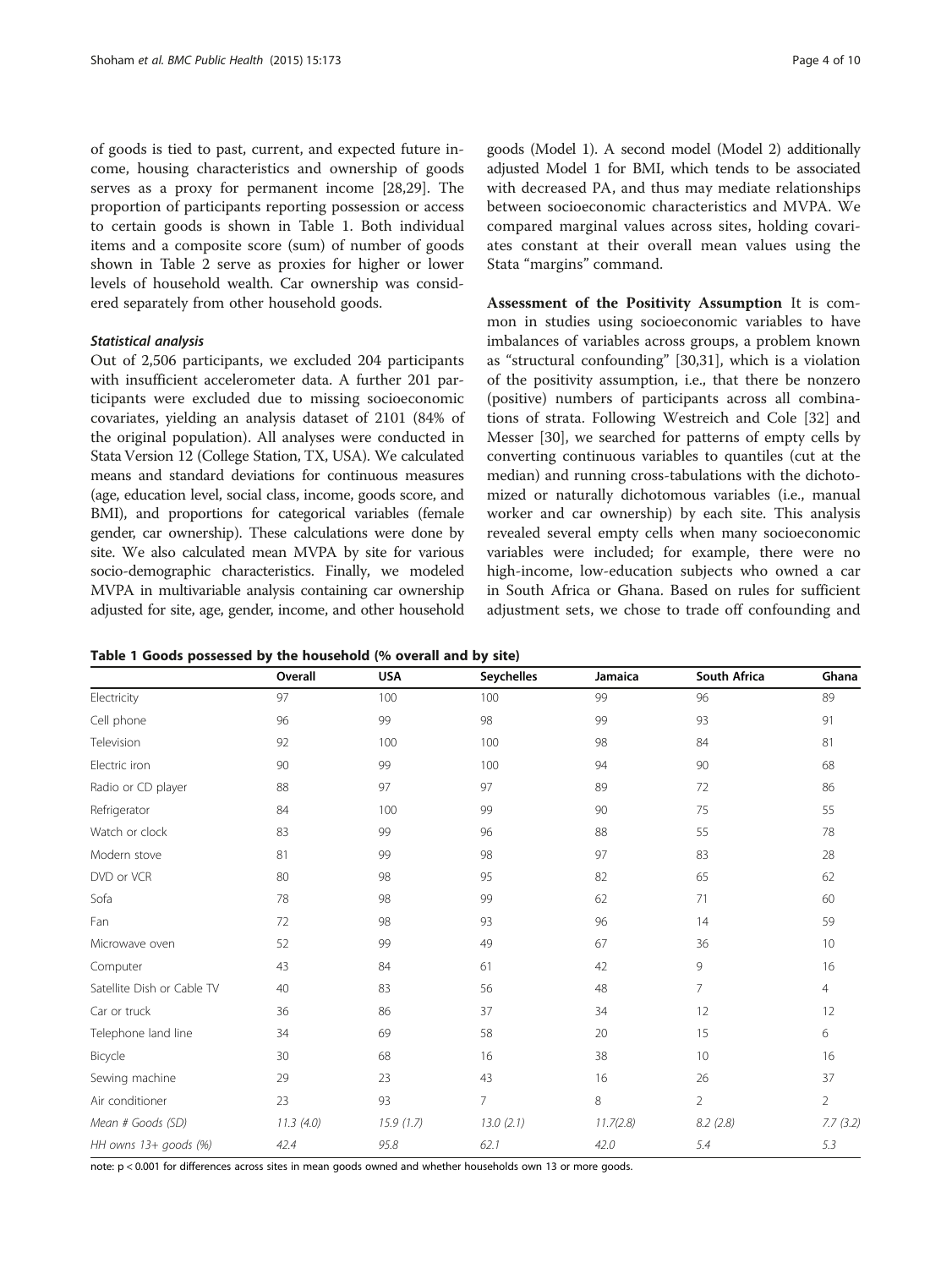|                                                                          | <b>USA</b>      | <b>Seychelles</b> | Jamaica       | South Africa Ghana | $(n = 411)$   | p-value<br>across sites |
|--------------------------------------------------------------------------|-----------------|-------------------|---------------|--------------------|---------------|-------------------------|
|                                                                          | $(n = 427)$     | $(n = 415)$       | $(n = 379)$   | $(n = 469)$        |               |                         |
| PPI adjusted Gross National Income (GNI) <sup>1</sup> per capita in US\$ | 50.861          | 21,340            | 8,170         | 11,640             | 3,340         |                         |
| Human Development Index (HDI), 2010                                      | 0.934           | 0.799             | 0.727         | 0.621              | 0.540         |                         |
| Age (SD)                                                                 | 35.5(6.3)       | 36(5.6)           | 34.6(6.1)     | 33.6 (5.8)         | 34.6(6.6)     | < 0.001                 |
| Male sex (%)                                                             | 48.0            | 48.7              | 51.2          | 47.8               | 42.3          | 0.15                    |
| Body mass index $(kq/m^2)$ (SD)                                          | 32.1(8.7)       | 26.8(5.4)         | 26.3(6.3)     | 27.5(8.2)          | 24.1(4.4)     | < 0.001                 |
| Obese (BMI $> =30$ ) (%)                                                 | 53.6            | 23.9              | 25.6          | 31.8               | 9.5           | < 0.001                 |
| Years of education (SD)                                                  | 13.3(2.2)       | 12.9(2.3)         | 10.7(2.0)     | 9.8(2.3)           | 8.4(4.0)      | < 0.001                 |
| Household income <sup>1</sup> per person in US\$ (SD <sup>2</sup> )      | 11,652 (10,700) | 10,779 (7,505)    | 7,042 (8,761) | 886 (1,251)        | 1,272 (6,205) | < 0.001                 |
| Proportion in relative poverty <sup>3</sup> (%)                          | 89.7            | 59.5              | 49.6          | 98.5               | 85.6          | < 0.001                 |
| Manual laborer or farmer (%)                                             | 48.7            | 41.4              | 63.9          | 87.4               | 75.7          | < 0.001                 |

<span id="page-4-0"></span>Table 2 Site specific demographics, all participants with valid physical activity and socioeconomic data ( $N = 2,101$ )

<sup>1</sup>PPI = purchasing power parity in 2011, in US dollars per year. See <http://data.worldbank.org/indicator/NY.GNP.PCAP.PP.CD> for national average based on PPI.<br><sup>2</sup>Standard deviation for imputed income based on weighted aver <sup>2</sup>Standard deviation for imputed income based on weighted average across 10 imputed datasets; inverse variance used for weights.

<sup>3</sup>Proportion falling below half PPI-GNP per capita.

positivity by adjusting all models for age, gender, and site, but only adjusting for two indicators of socioeconomic position (income and wealth) because they are the primary determinants ("parents" in the language of directed acyclic graphs) of car ownership that are also a associated with physical activity [\[33\]](#page-9-0). In other words, owning a car is heavily dependent on how much income a household currently has and how much wealth they have accumulated in the past; conditioning on income and ownership of goods (a proxy for wealth) should substantially control for confounding by occupation and education.

## Results

#### Demographics

Site-specific demographics are shown in Table 2. The US site had the highest GNI per capita (\$48,960), the highest level of human development (HDI =  $0.934$ ), and the highest mean income in US dollar purchasing power parity per person (\$11,652). We note that the per capita income for African Americans in the US was \$17,880 in 2011 [\[34](#page-9-0)]. Relative poverty was highest in South Africa, Ghana, and the US, and lowest in Seychelles and Jamaica  $(p < 0.001$  across sites). Ghana showed the lowest GNI per capita (\$1,260) and lowest level of development (HDI = 0.540), while South Africa had the lowest mean income (\$886 per person). The prevalence of obesity ranged from 53.6% in the US to 9.5% in Ghana. Mean education levels were highest in the US (13.3 years) and Seychelles (12.9 years), and lowest in Ghana (8.4 years). The proportion of the population engaged in manual labor or farming was highest in South Africa (87.4%) and lowest in Seychelles (41.4%). All differences except for gender were significant at the p < 0.001 level.

#### Household goods score

The proportion of goods owned by households varied across the 5 sites, tending to follow the levels of income and HDI (Table [1](#page-3-0)). Ownership of goods was highest in the US and lowest in Ghana, following the pattern of HDI from high to low. The only goods showing near universal ownership (>90% across sites) were electricity, cell phone, and a television. Refrigerator ownership varied widely across sites, from a high of 100% in the US and 99% in Seychelles to just 55% in Ghana. Other goods were common in the US (car, air conditioner), but not in other sites. Notably, at least 12% of all households owned a car or truck in each site, while car or truck ownership was highest in the USA (86%); differences between sites in car or truck ownership, as well as for total good scores, were statistically significant ( $p < 0.001$ ).

## Physical activity by socioeconomic characteristics across sites

Levels of MVPA varied across sites but did not show a directly linear pattern based on HDI (Table [3\)](#page-5-0). The highest activity of moderate or higher intensity was recorded in South Africa  $(37.6 \text{ min/day}; SD = 31.1)$  and Ghana  $(35.3 \text{ min/day}; SD = 23.1)$ , while the lowest was in the US (24.3 min/day;  $SD = 29.8$ ) and Jamaica (24.6 min/day; SD = 20.7); Seychelles was intermediate. Unadjusted associations of MVPA with socioeconomic characteristics are reported in Table [3.](#page-5-0) Greater education was associated with lower physical activity only in the US (48.2 min/day for low education vs. 19.7 min/day for high; overall p for trend < 0.001), while Seychelles showed the greatest difference between middle and high education (34.5 min/day for middle education vs.  $26.8 \text{ min/day}$  for high; overall p for trend = 0.037). Likewise, unskilled manual occupations were associated with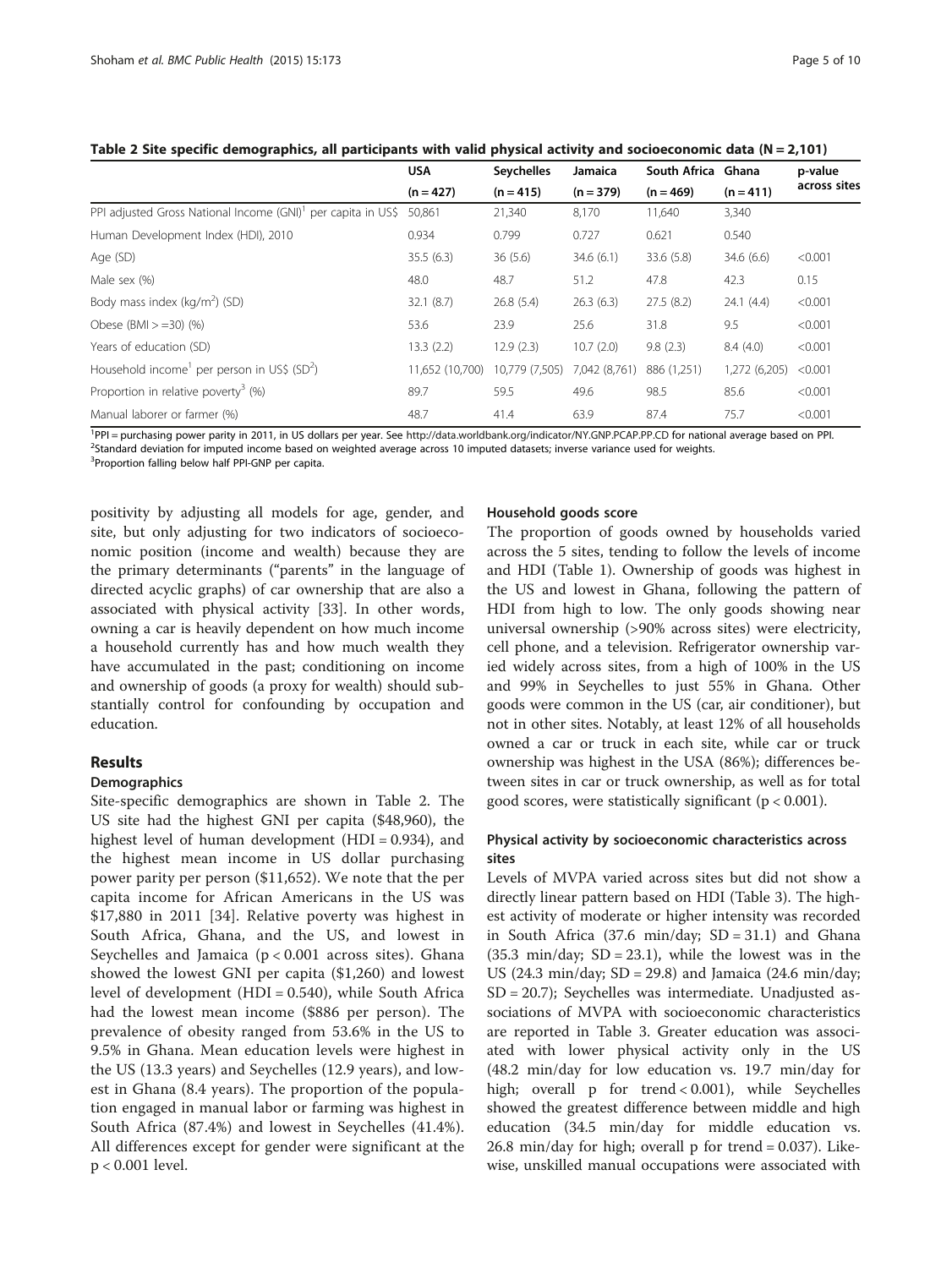|                                                 | <b>USA</b>  | Seychelles  | Jamaica     | South Africa | Ghana       |
|-------------------------------------------------|-------------|-------------|-------------|--------------|-------------|
|                                                 | $(n = 427)$ | $(n = 415)$ | $(n = 379)$ | $(n = 469)$  | $(n = 411)$ |
| Mean MVPA                                       | 24.3 (29.8) | 29.7 (21.3) | 24.6 (20.7) | 37.6 (31.1)  | 35.3 (23.1) |
| Years of education (overall tertiles)           |             |             |             |              |             |
| Lowest tertile                                  | 48.2 (49.6) | 29.9 (22.4) | 27.5 (20)   | 37.9 (33)    | 36 (23.3)   |
| Middle tertile                                  | 27.1 (33.1) | 34.5 (26)   | 23.4 (20.1) | 37.3 (29.2)  | 32.1 (19.7) |
| Upper tertile                                   | 19.7 (22.1) | 26.8(17.1)  | 20.5 (24.8) | $< 5$ obs    | 32.4 (23.8) |
| p for continuous                                | $< 0.001*$  | $0.037*$    | $0.0143*$   | 0.508        | 0.526       |
| Unskilled manual, skilled manual vs. non-manual |             |             |             |              |             |
| Non-manual occupation                           | 16.6(18.1)  | 24.9 (17.4) | 20.4 (18.8) | 30.2 (21.0)  | 29.7 (20.2) |
| Skilled manual                                  | 23.0 (23.7) | 37.1 (23.8) | 26.5 (25.0) | 49.7 (33.0)  | 41.8 (22.8) |
| Unskilled manual                                | 30.4 (35.6) | 33.3 (23.5) | 25.8 (20.2) | 38.4 (32.0)  | 35.2 (23.2) |
| p for difference (F-test)                       | $<0.001*$   | $<0.001*$   | 0.089       | 0.159        | $0.033*$    |
| Employment status                               |             |             |             |              |             |
| Employed                                        | 26.0 (28.0) | 30.4 (22.5) | 26.5 (22.2) | 38.5 (29.5)  | 35.3 (25.3) |
| Unemployed                                      | 32.6 (36.4) | 26.9 (16.9) | 18.8 (16.4) | 34.0 (27.4)  | 22.5 (14.2) |
| p for difference                                | $<0.001*$   | 0.285       | $< 0.001*$  | 0.136        | $<0.001*$   |
| Relative poverty                                |             |             |             |              |             |
| Poverty                                         | 23.8 (29.8) | 31.6 (21.5) | 23.8 (18.7) | 37.4 (31)    | 35.8 (23)   |
| Not poverty                                     | 28.9 (29.8) | 27.0 (20.8) | 25.4 (22.5) | 54.5 (38.5)  | 32.7 (23.3) |
| p for continuous                                | 0.282       | 0.033       | 0.442       | 0.150        | 0.354       |
| Material goods scale                            |             |             |             |              |             |
| $0$ to $11$                                     | 52.5 (64.3) | 32.3 (21)   | 27.8 (20.9) | 37.7 (31.5)  | 35.5 (23)   |
| 12 to 18                                        | 23.7 (28.5) | 28.8 (21.4) | 22.1 (20.2) | 37.1 (28.5)  | 33.8 (23.5) |
| p for continuous                                | $<0.001*$   | $0.001*$    | $0.005*$    | 0.345        | 0.056       |
| Car ownership                                   |             |             |             |              |             |
| No                                              | 46.6 (45.4) | 33.7 (20.1) | 26.8 (20.7) | 38.2 (31.7)  | 36.6 (23.2) |
| Yes                                             | 20.4 (24.2) | 23.0 (21.8) | 20.5 (20)   | 33.8 (26.5)  | 25.8 (19.3) |
| p for difference                                | $<0.001*$   | $<0.001*$   | $0.005*$    | 0.316        | $0.002*$    |

<span id="page-5-0"></span>

| Table 3 Mean accelerometer measured moderate to vigorous physical activity, in minutes per day (1 minute bouts, with    |
|-------------------------------------------------------------------------------------------------------------------------|
| standard deviation) by site and socioeconomic characteristics for subjects with complete socioeconomic data (n = 2,101) |

<sup>1</sup>PPI = purchasing power parity in 2011, in US dollars per year, per household member.

<sup>2</sup> Household income categories differ across imputations, precluding use of multiple imputation (MI). Unimputed means are reported. P-values are based on continuous income in an MI model.

\*denotes  $p < 0.05$ .

<sup>3</sup>PPI = purchasing power parity in 2011, in US dollars per year, per household member. See <http://data.worldbank.org/indicator/NY.GNP.PCAP.PP.CD> for national average based on PPI. See Table [2](#page-4-0) for mean values by site.

greater MVPA in the US site (30.4 min/day), but skilled manual occupations showed the highest levels of MVPA in Seychelles (37.1 min/day) and Ghana (41.8) min/day). Relative poverty (below half of the average PPI-GNI per capita) was only associated with MVPA in Seychelles, where MVPA was greater (31.6 min/day) for poverty than for non-poverty households  $(27.0; p for trend =$ 0.033). In all sites except the US and Seychelles, unemployment was associated with lower levels of MVPA. Greater number of material goods was associated with lower MVPA in three sites (US, Seychelles, and Jamaica); in addition to these sites, Ghana also showed an association of lower MVPA with car ownership. Other means of defining socioeconomic position, including site-specific educational tertiles, social class based on workplace roles [[35](#page-9-0)], and the full Standard Occupational Classification [[24](#page-8-0)], showed similar patterns of association with MVPA (data not shown).

## Adjusted measures of association between socioeconomic characteristics and PA

Regression analyses were used to distinguish independent relationships between socioeconomic characteristics and BMI and relevant exposure variables, controlling for site (Table [4](#page-6-0)). The first column (labeled "Univariate") reports unadjusted (crude) associations of MVPA with car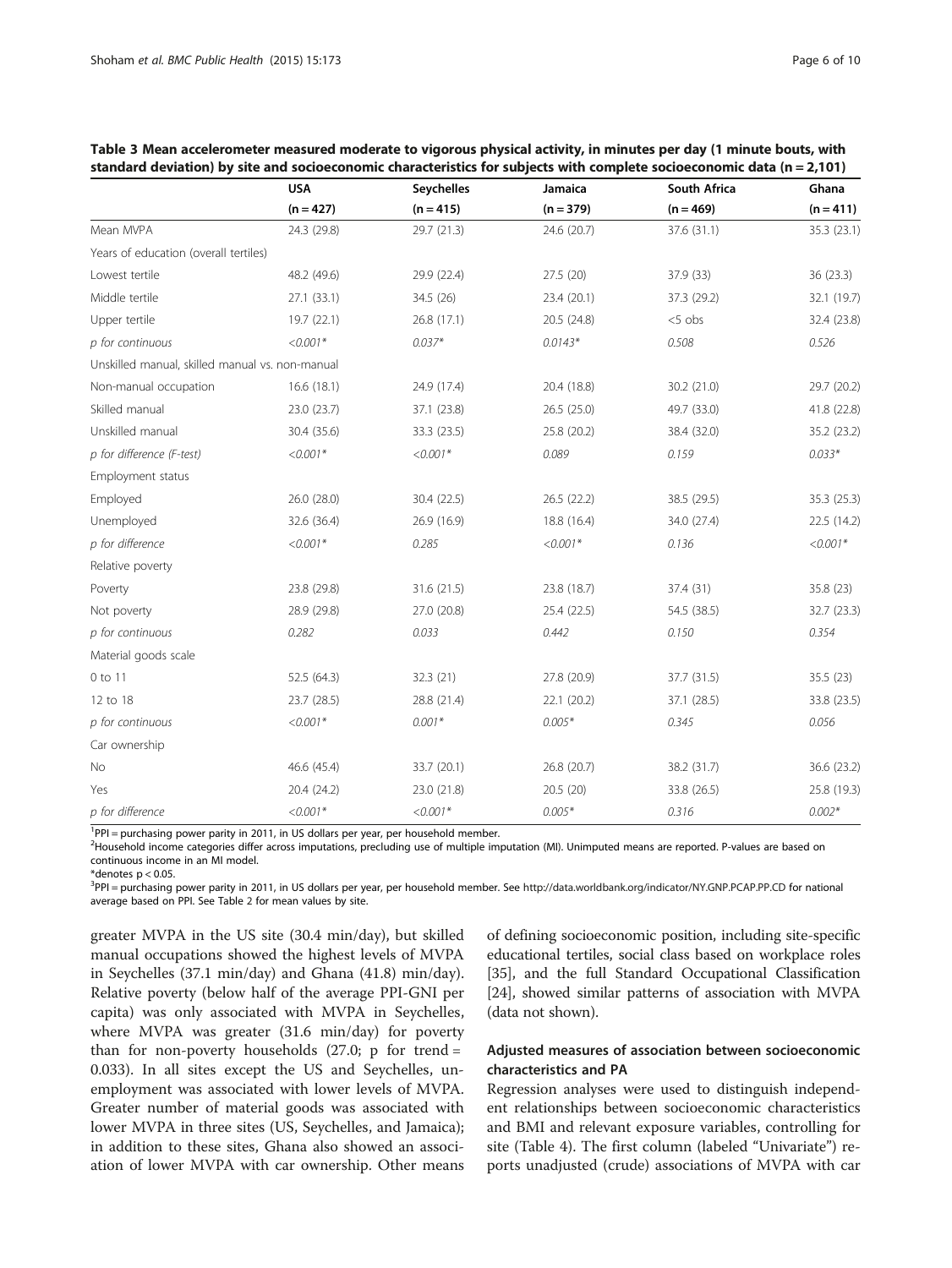| <b>MVPA</b>                | <b>Univariate</b> | Model 1                    | Model 2          |
|----------------------------|-------------------|----------------------------|------------------|
|                            |                   | (Car + material goods)     | (BMI + model 1)  |
| Site (vs. USA)             |                   |                            |                  |
| Seychelles                 | 5.5 $(1.8)$ *     | $-1.8(1.8)$                | $-4.3(1.8)^{*}$  |
| Jamaica                    | 0.4(1.8)          | $-8.3(1.9)^{*}$            | $-10.7(1.9)$ *   |
| South Africa               | $13.4(1.7)^{*}$   | 1.3(2.3)                   | $-0.22(2.3)$     |
| Ghana                      | $11.0(1.8)$ *     | 0.0(2.3)                   | $-3.5(2.4)$      |
| Female (vs. male)          | $-19.0(1.1)^{*}$  | $-20.6(1.0)^{*}$           | $-18.0(1.1)^{*}$ |
| Age (per year)             | $-0.1(0.09)$      | $-0.14(0.08)$              | 0.00(0.08)       |
| Income per person (\$10 k) | $-2.6(0.69)$ *    | 0.52(0.78)                 | 0.52(0.77)       |
| # Goods owned              | $-1.3(0.15)^{*}$  | $-0.47(0.22)$ *            | $-0.36(0.22)$    |
| Car owned (vs. no)         | $-12.0(1.2)$ *    | $-12.6$ (1.4) <sup>*</sup> | $-12.5(1.4)^{*}$ |
| BMI (per $kg/m2$ )         | $-1.02$ (0.08)*   |                            | $-0.53(0.08)$ *  |
| Constant                   | 24.3(1.3)         | 77.7 (5.0)                 | 87.0(5.1)        |

<span id="page-6-0"></span>Table 4 Linear regression of minutes of moderate to vigorous physical activity across sites in 1 minute bouts (standard error in parentheses)

\*denotes  $p < 0.05$ 

Note: Univariate models do not adjust for any other variables in the model. Model 1 adjusts for all variables in the table except for body mass index (BMI), including site indicator variable, gender, age, income, number of goods owned, and car ownership; model 2 adds BMI to these variables in model 1. Includes subjects with complete covariate information ( $n = 2,101$ ).

ownership, site, age, gender, and socioeconomic characteristics included in the models (material goods score and income). Each additional good owned was associated with  $0.47$  fewer minutes of MVPA (SE =  $0.22$ ) once household car ownership, income, age, gender, and site were taken into account (Table 4, Model 1); on the other hand, owning a car was associated with 12.6 fewer minutes of MVPA ( $SE = 1.4$ ). These results were robust to restricting the definition of car ownership to those who had their own personal care that was not shared with other household members; defining as personal car ownership was associated with 16.1 minutes fewer MVPA  $(p < 0.001)$ . We note that adjustment for material goods score and car ownership (Table 4, Model 2) eliminated mean differences in MVPA across four of the five sites (Jamaica being the exception). Adjustment for BMI did not modify these relationships (Model 2), except to amplify differences between sites. Neither TV nor bicycle ownership were associated with MVPA (data not shown). With the exception of car ownership, there is no support for associations between SEP and MVPA differing by site.

#### Car ownership by site

The association between household car ownership and MVPA differed across sites (Table [5\)](#page-7-0). Upon adjustment for confounders, car owners in the US had  $24.3$  (SE = 3.2) fewer minutes of MVPA per day, compared to those who did not own a car. In the other sites, car ownership was associated with more modest differences in MVPA, ranging from 5.6 (3.3) fewer minutes in South Africa to 12.1 (2.4) fewer minutes in Seychelles. Furthermore,

participants who did not own a car in non-US sites all showed significantly lower levels of MVPA than comparable participants in the US. Using marginal effects at the mean values across sites, car owners show similarly low levels of MVPA whether they lived in the US (marginal level of 20.7 min/day, holding all other values constant at the mean value) or in one of the other four sites (24.9 min/day). On the other hand, non-car owners in the US showed much higher levels of MVPA (45.1 min/ day) than in the non-US sites (34.6 min/day). These results were robust to the differing definition of personal car ownership (as opposed to household ownership) across sites; for example, the original car ownership variable was associated with  $24.3$  (SE = 3.2) fewer minutes MVPA in the US site, while personal car ownership was associated with 23.8 (SE = 2.6) fewer minutes MVPA.

## **Discussion**

We have reported a wide range of socioeconomic correlates with MVPA across 5 sites that are vastly different in terms of economic development (by both GNI and HDI) and individual income. Adjusting for socioeconomic variables (including number of goods and car ownership) attenuated differences between sites, with the exception of Jamaica. Notably, car owners show similarly low levels of MVPA whether they lived in the US or in one of the other four sites, while non-car owners in the US showed the highest levels of MVPA.

We know of only three other studies that looked internationally across very different levels of socioeconomic development; both studies used self-reported physical activity, and only the INTERHEART (Held and colleagues)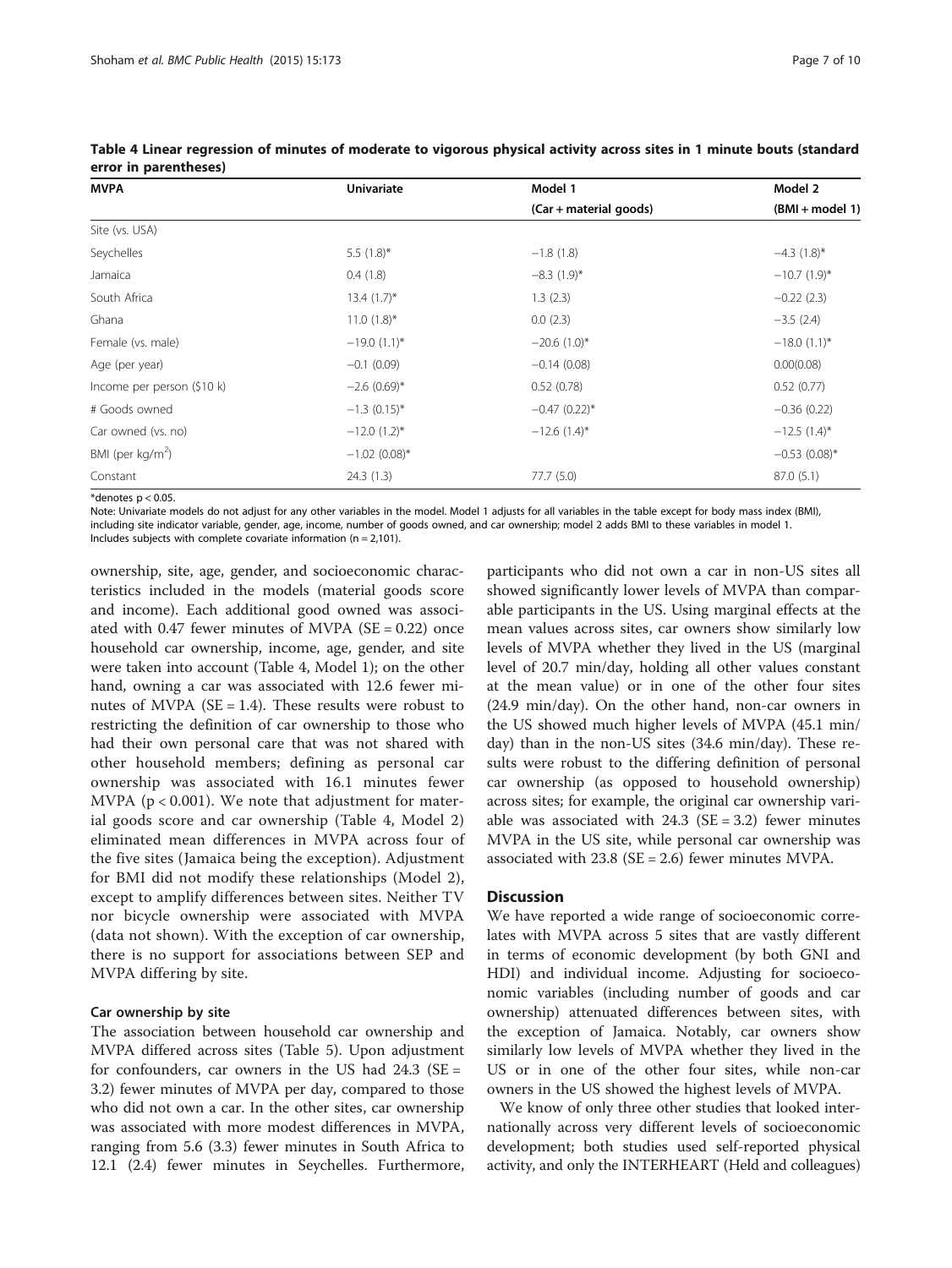|            | No interactions <sup>1,2</sup> | No confounders            | Adj. confounders <sup>2</sup> | Confounders <sup>2</sup> + BMI |
|------------|--------------------------------|---------------------------|-------------------------------|--------------------------------|
| No car     |                                |                           |                               |                                |
| US.        | ref.                           | ref.                      | ref.                          | ref.                           |
| Seychelles | $-1.8(1.8)$                    | $-13.6$ (2.6)*            | $-12.2$ (3.3)*                | $-14.1(3.3)$ *                 |
| Jamaica    | $-8.3(1.9)$ *                  | $-19.1$ (2.7)*            | $-19.3(3.4)$ *                | $-21.2$ (3.3)*                 |
| S. Africa  | 1.3(2.3)                       | $-8.8$ (2.6)*             | $-9.9(3.5)^{*}$               | $-10.9(3.4)$ *                 |
| Ghana      | 0.0(2.3)                       | $-13.4(2.6)$ *            | $-10.4(3.5)$ *                | $-13.5(3.5)^{*}$               |
| Car        |                                |                           |                               |                                |
| <b>USA</b> | $-12.6(1.4)^{*}$               | $-26.1(3.5)$ *            | $-24.3(3.2)$ *                | $-23.7$ $(-3.2)$ *             |
| Seychelles |                                | $-10.7(2.6)$ *            | $-12.1$ (2.4) <sup>*</sup>    | $-12.2$ $(-2.4)$ *             |
| Jamaica    |                                | $-6.3$ (2.7) <sup>*</sup> | $-9.9(2.6)$ *                 | $-10.1$ $(-2.6)$ *             |
| S. Africa  |                                | $-4.3(3.5)$               | $-5.6(3.3)$                   | $-5.7$ ( $-3.3$ )              |
| Ghana      |                                | $-10.8(3.8)$ *            | $-11.8(3.6)$ *                | $-11.3$ $(-3.6)$ *             |

<span id="page-7-0"></span>Table 5 Linear regression of minutes of moderate to vigorous physical activity (1 minute bouts), by car ownership and site (SE in parentheses) (n = 2101)

Note: All site\*car interactions are  $p = 0.001$  or less vs. the US.

<sup>1</sup> Same as Model 1, Table [4](#page-6-0).<br><sup>2</sup> Adjusted for age, gender i

 $A$ djusted for age, gender, income, and material goods score.

\*denotes  $p < 0.05$ .

and PURE studies (Lear and colleagues) explicitly examined car ownership [\[11,12,](#page-8-0)[36](#page-9-0)]. While the World Health Survey (Bosdriesz and colleagues) and PURE studies were population-based [[11](#page-8-0)[,36](#page-9-0)], the study population used by Held and colleagues consisted entirely of myocardial infarction patients [\[12\]](#page-8-0); none of these studies used objectively measured PA. Nevertheless, these three studies' findings are consistent with ours, which demonstrates that socioeconomic position and car ownership are associated with lower levels of PA. Rather than attenuating differences in MVPA between sites, car ownership shows great heterogeneity between the US and other sites. In fact, participants in the US who live in a household that do not own a car have the highest levels of MVPA of any of our study subjects (approximately 45 minutes per day on average). On the other hand, study participants in Ghana, Jamaica, Seychelles, and the US whose households do own a car all showed MVPA levels of approximately 20–25 minutes per day. Part of this may reflect relative wealth associated with car ownership, particularly in low resource environments such as Ghana.

Studies of PA conducted only in the US may miss important population-level drivers of activity because there is not enough variation in lifestyle or social and physical environment [[37\]](#page-9-0). Looking across international contexts provides the variance necessary to detect associations that may not be observable within-site. Car ownership may be especially salient in the US site, which is an inner suburb (Maywood, IL) with lower coverage of public transportation than the central city (Chicago). The mismatch between socioeconomic position and the built environment may underlie key health disparities [\[38](#page-9-0)], and these analyses do not suggest that lacking a car is overall beneficial to health in the US or any other site.

Nevertheless, the well-documented negative health effects of material disadvantage in the US reflected by not owning a car may be buffered by higher levels of MVPA. The potential protective role of MVPA in economic hardship is supported by the natural experiment of Cuba's "special period" in the 1990s; with the end of Soviet subsidies, Cuba entered an economic crisis marked in part by extreme fuel scarcity. During this time, walking and bicycling became the only forms of transit available to most Cubans, while the food supply also shrank; this was followed by declining obesity prevalence and diabetes admissions [\[39\]](#page-9-0). Although there is some indication that MVPA has returned to pre-crisis levels, this natural experiment highlights the role of modern transportation in population-wide patterns of MVPA [\[40\]](#page-9-0).

Our study had several strengths. This was a large-scale international comparison. We used objectively measured MVPA collected with accelerometers; studies employing only questionnaires may be prone to bias [\[41](#page-9-0)]. We furthermore had substantial overlap of socioeconomic characteristics by site, at least at the median; the positivity assumption over sites is met for all variables but education, and "structural confounding" is unlikely to explain associations [\[31](#page-9-0)]. In other words, each site shows a full range of socioeconomic measures.

We also note limitations of our study. Results presented here are cross-sectional; therefore causality cannot be determined. It is likely that substantial residual confounding remains for socioeconomic characteristics across sites, so the direct effect of site on MVPA just means that the measured variables do not fully account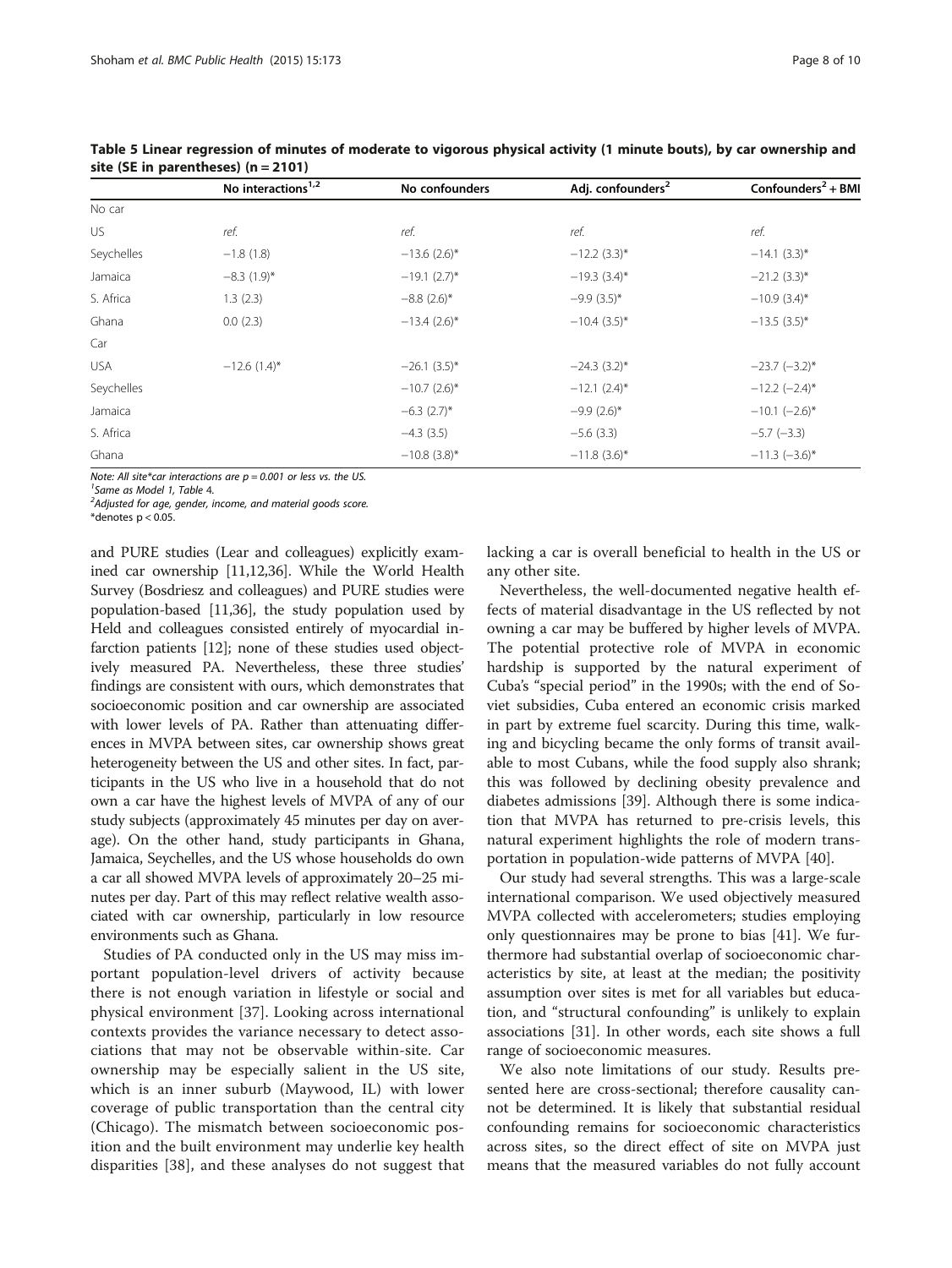<span id="page-8-0"></span>for differences between sites, and there is likely more (and more complexity) at work here. Complex systems approaches such as agent based models of changes to the built environment may be required for a more complete understanding of the mechanisms linking SEP and MVPA [[42](#page-9-0),[43](#page-9-0)].

## Conclusion

In conclusion, socioeconomic characteristics are associated with objectively-measured MVPA level. This was especially true of car ownership. As car ownership increases across the developing world, extra efforts may be needed to ensure adequate levels of MVPA, for example, by building infrastructure that also supports active commuting [4,5]. In the US, where traveling by car has become the primary mode of transportation, the built environment has evolved such that walking, bicycling, and other forms of active transit are discouraged or even hazardous [\[44\]](#page-9-0). Nevertheless, such development is not inevitable as observed in European countries [5], and in developing nations such as the Agita movement in Brazil [3] and Muevete in Columbia [\[45\]](#page-9-0).

#### Competing interests

The authors declare that they have no competing interests.

#### Author' contributions

DAS conceived of the research question, adapted the socioeconomic questionnaire, and led in the drafting of the mansucript. The data were collected by AL, LD, PB, TEF, EVL, and JPR. The analysis of tthe accelerometry data was planned and conducted by SB, UE, PB, and LRD. Statistical analysis of the data was planned and conducted by DAS, LRD, RADA, PB, SB, and UE. All authors participated in the overall design of the study and critical revision of the manuscript and have given final approval of the submitted manuscript.

#### Acknowledgements

The authors would like to acknowledge the site-specific clinic staff members as well as the METS participants. METS is funded in part by the National Institutes of Health (1R01DK80763).

#### Author details

<sup>1</sup>Stritch School of Medicine, Loyola University Chicago, Maywood, IL, USA. <sup>2</sup>Institute of Social & Preventive Medicine, Lausanne University Hospital, Lausanne, Switzerland. <sup>3</sup>Unit for the Prevention and Control of Cardiovascular Disease, Ministry of Health, Victoria, Mahe, Seychelles. <sup>4</sup>Tropical Medicine Research Institute, University of the West Indies, Mona, Kingston, Jamaica. 5 Research Unit for Exercise Science and Sports Medicine, University of Cape Town, Cape Town, South Africa. <sup>6</sup>Kwame Nkrumah University of Science and Technology, Kumasi, Ghana. <sup>7</sup>University of Wisconsin, Madison, WI, USA.<br><sup>8</sup>MPC Epidomialogy Unit, Addonbrooko's Hospital, Cambridge, UK. MRC Epidemiology Unit, Addenbrooke's Hospital, Cambridge, UK.

#### Received: 14 July 2014 Accepted: 15 January 2015 Published online: 21 February 2015

#### References

- Popkin BM, Duffey K, Gordon-Larsen P. Environmental influences on food choice, physical activity and energy balance. Physiol Behav. 2005;86(5):603–13.
- 2. Westerterp KR, Speakman JR. Physical activity energy expenditure has not declined since the 1980s and matches energy expenditures of wild mammals. Int J Obes (Lond). 2008;32(8):1256–63.
- 3. Matsudo V. The role of partnerships in promoting physical activity: the experience of Agita Sao Paulo. Health Place. 2012;18(1):121–2.
- 4. Saris C, Kremers S, Van Assema P, Hoefnagels C, Droomers M, De Vries N. What moves them? Active transport among inhabitants of Dutch deprived districts. J Obes. 2013;2013:153973.
- 5. Scheepers E, Wendel-Vos W, van Kempen E, Panis LI, Maas J, Stipdonk H, et al. Personal and environmental characteristics associated with choice of active transport modes versus car use for different trip purposes of trips up to 7.5 kilometers in The Netherlands. PLoS One. 2013;8(9):e73105.
- 6. Durnin JVGA, Passmore R. Energy, work and leisure. London: Heinemann; 1967.
- 7. United States. Department of State. World factbook. 2013 [cited; Available from. [https://www.cia.gov/library/publications/the-world-factbook/fields/](https://www.cia.gov/library/publications/the-world-factbook/fields/2048.html) [2048.html](https://www.cia.gov/library/publications/the-world-factbook/fields/2048.html)
- 8. Luke A, Durazo-Arvizu RA, Rotimi CN, Jams H, Schoeller DA, Adeyemo AA, et al. Activity energy expenditure and adiposity among black adults in Nigeria and the United States. Am J Clin Nutr. 2002;75(6):1045–50.
- 9. Forrester T. Epidemiologic transitions: migration and development of obesity and cardiometabolic disease in the developing world. Nestle Nutr Inst Workshop Ser. 2011;71:147–56.
- 10. Aguiar M, Hurst E. Measuring trends in leisure: the allocation of time over five decades. Q J Econ. 2007;122(3):969–1006.
- 11. Lear SA, Teo K, Gasevic D, Zhang X, Poirier PP, Rangarajan S, et al. The association between ownership of common household devices and obesity and diabetes in high, middle and low income countries. CMAJ. 2014;186(4):258–66.
- 12. Held C, Iqbal R, Lear SA, Rosengren A, Islam S, Mathew J, et al. Physical activity levels, ownership of goods promoting sedentary behaviour and risk of myocardial infarction: results of the INTERHEART study. Eur Heart J. 2012;33(4):452–66.
- 13. Luke A, Bovet P, Forrester TE, Lambert EV, Plange-Rhule J, Schoeller DA, et al. Protocol for the modeling the epidemiologic transition study: a longitudinal observational study of energy balance and change in body weight, diabetes and cardiovascular disease risk. BMC Public Health. 2011;11:927.
- 14. Ekelund U, Brage S, Franks PW, Hennings S, Emms S, Wareham NJ. Physical activity energy expenditure predicts progression toward the metabolic syndrome independently of aerobic fitness in middle-aged healthy Caucasians: the Medical Research Council Ely Study. Diabetes Care. 2005;28(5):1195–200.
- 15. World Bank. GNI per capita, PPP (2011). [http://data.worldbank.org/indicator/](http://data.worldbank.org/indicator/NY.GNP.PCAP.PP.CD) [NY.GNP.PCAP.PP.CD](http://data.worldbank.org/indicator/NY.GNP.PCAP.PP.CD); accessed November 25, 2014.
- 16. United Nations Development Programme. Human development report 2011: sustainability and equity: a better future for all. New York, NY: Palgrave Macmillan; 2012.
- 17. U.S. Census Bureau Census, 2010 Census Summary File 1, Tables P5 and P8. generated by David Shoham; using American FactFinder.(4 December 2014).
- 18. Government of Seychelles. 2012 Population and Housing Census. [www.nsb.](http://www.nsb.gov.sc/wp-content/uploads/2012/12/Population_and_Housing_Census_2010_Report.pdf) [gov.sc/wp-content/uploads/2012/12/Population\\_and\\_Housing\\_Census\\_](http://www.nsb.gov.sc/wp-content/uploads/2012/12/Population_and_Housing_Census_2010_Report.pdf) [2010\\_Report.pdf;](http://www.nsb.gov.sc/wp-content/uploads/2012/12/Population_and_Housing_Census_2010_Report.pdf) accessed December 4 2014.
- 19. Statistical Institute of Jamaica. Population and Housing Census 2011 Findings. [statinja.gov.jm/PressReleases/pressreleasecensus.aspx;](http://statinja.gov.jm/PressReleases/pressreleasecensus.aspx) accessed December 4 2014.
- 20. Shapiro L. The New Urban Geography The Changing Face of Suburbia. [http://www.futurefact.co.za/system/files/filedepot/2/Presentation%20-%](http://www.futurefact.co.za/system/files/filedepot/2/Presentation%20-%20Futurefact%202007%20The%20New%20Urban%20Geography%20-%20The%20Changing%20Face%20of%20Suburbia.pdf) [20Futurefact%202007%20The%20New%20Urban%20Geography%20-%20The](http://www.futurefact.co.za/system/files/filedepot/2/Presentation%20-%20Futurefact%202007%20The%20New%20Urban%20Geography%20-%20The%20Changing%20Face%20of%20Suburbia.pdf) [%20Changing%20Face%20of%20Suburbia.pdf](http://www.futurefact.co.za/system/files/filedepot/2/Presentation%20-%20Futurefact%202007%20The%20New%20Urban%20Geography%20-%20The%20Changing%20Face%20of%20Suburbia.pdf). Accessed December 3, 2014. 2007.
- 21. CIA World Fact Book. [https://www.cia.gov/library/publications/the-world](https://www.cia.gov/library/publications/the-world-factbook/geos/gh.html)[factbook/geos/gh.html;](https://www.cia.gov/library/publications/the-world-factbook/geos/gh.html) accessed December 4 2014.
- 22. Wong SL, Colley R, Connor Gorber S, Tremblay M. Actical accelerometer sedentary activity thresholds for adults. J Phys Act Health. 2011;8(4):587–91.
- 23. Colley RC, Tremblay MS. Moderate and vigorous physical activity intensity cut-points for the Actical accelerometer. J Sports Sci. 2011;29(8):783–9.
- 24. Great Britain Office for National Statistics. The National Statistics Socio-Economic Classification: user manual. New York, N.Y: Houndmills, Basingstoke, Hampshire; Palgrave Macmillan; 2005.
- 25. Heston A, Summers R, Aten B. Penn World Table Version 7.1. 2012 [cited 2013 1/15/2013]; Available from: [https://pwt.sas.upenn.edu/php\\_site/](https://pwt.sas.upenn.edu/php_site/pwt_index.php) [pwt\\_index.php](https://pwt.sas.upenn.edu/php_site/pwt_index.php)
- 26. Ruggles P. Drawing the line: alternative poverty measures and their implications for public policy. Washington, DC: Urban Institute Press; 1990.
- 27. Friedman M. National Bureau of economic research: a theory of the consumption function. Princeton University Press: Princeton; 1957.
- 28. Ferguson BD, Tandon A, Gakidou E, Murray CJL. Estimating permanent income using indicator variables (Working Paper), Evidence and information